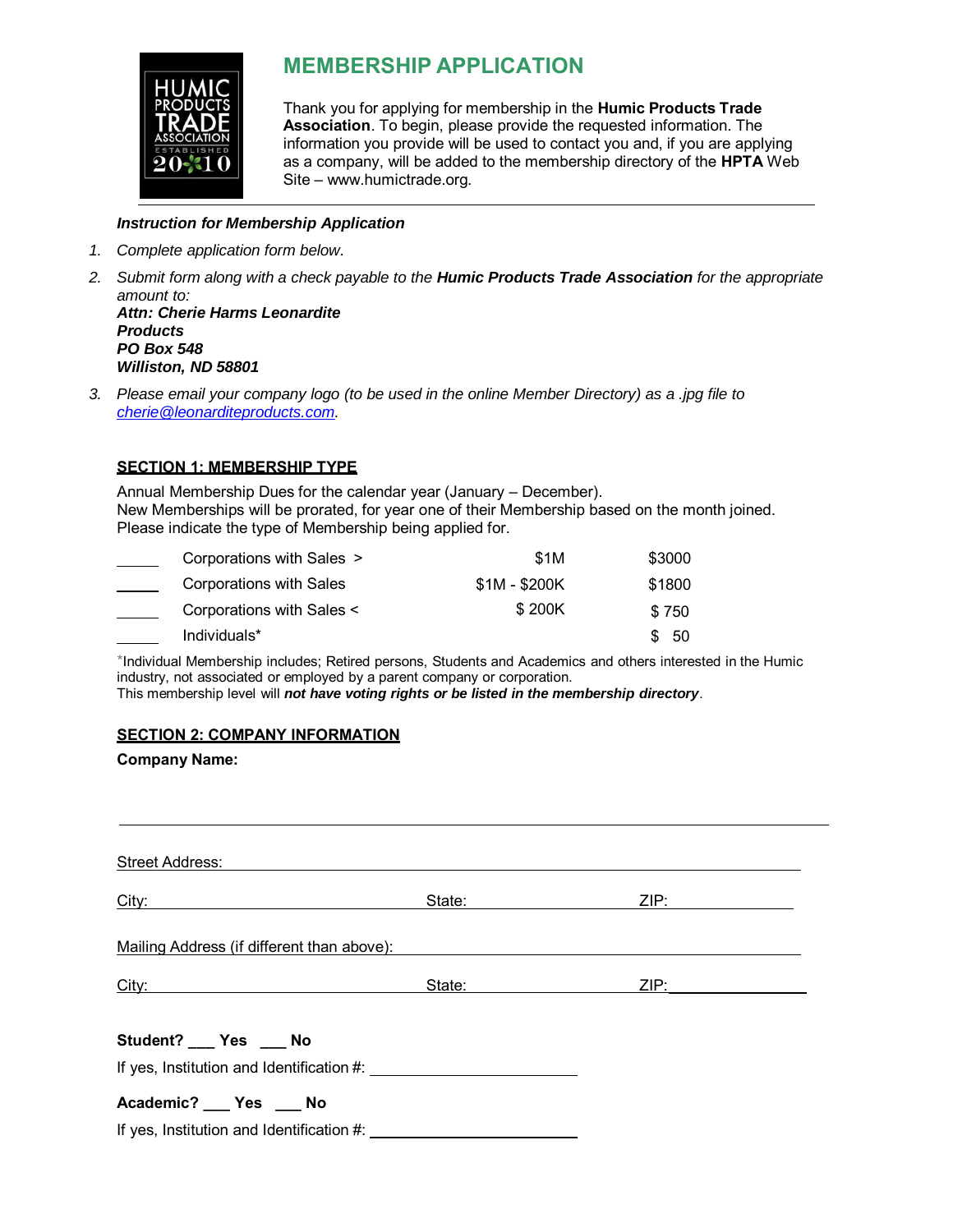**Business Form** (please check all that apply):

| Retailer<br>Wholesaler                                                                                                                                                      | Manufacturer<br><b>Distributor</b><br>Broker/Manufacture Rep                       |
|-----------------------------------------------------------------------------------------------------------------------------------------------------------------------------|------------------------------------------------------------------------------------|
| Mine<br>Processor                                                                                                                                                           | Consultant<br>Other:                                                               |
| <b>Markets Served</b> (please check all that apply):<br>Agriculture<br><b>Animal Feed Additives</b><br>Mining Reclamation<br><b>Nutritional Supplements</b><br>Oil Industry | Remediation<br>Retail Lawn & Garden<br>Turf & Ornamental<br>Other (describe below) |

**Company Description - 500 Characters or Less** 

**Company Web Site** \_\_\_\_\_\_\_\_\_\_\_\_\_\_\_\_\_\_\_\_\_\_\_\_\_\_\_\_\_\_\_\_\_\_\_\_\_\_\_\_\_\_\_

### **Product Name Listing**

| . .      |  |
|----------|--|
|          |  |
| <u>.</u> |  |
| л<br>т.  |  |
| -<br>ັ.  |  |

Continued on attached sheet.

### **SECTION 3: CONTACT INFORMATION**

### **PRIMARY HPTA Membership Contact Person/Title**

This person will represent the company in any official matters and in voting matters:

|                                                                                                                 | Title:                                                                                                                                                                                                                         | <u> 1989 - Johann John Stoff, deutscher Stoffen und der Stoffen und der Stoffen und der Stoffen und der Stoffen u</u> |
|-----------------------------------------------------------------------------------------------------------------|--------------------------------------------------------------------------------------------------------------------------------------------------------------------------------------------------------------------------------|-----------------------------------------------------------------------------------------------------------------------|
| <b>Email Address</b>                                                                                            |                                                                                                                                                                                                                                |                                                                                                                       |
| <b>Phone #'s (work, direct line and/or cell phone):</b>                                                         |                                                                                                                                                                                                                                |                                                                                                                       |
| Business: 2008 and 2010 and 2010 and 2010 and 2010 and 2010 and 2011 and 2011 and 2011 and 2011 and 2011 and 20 | Direct Line: The contract of the contract of the contract of the contract of the contract of the contract of the contract of the contract of the contract of the contract of the contract of the contract of the contract of t | Mobile Phone: Nobile Phone:                                                                                           |
|                                                                                                                 | Check here if the HPTA Web Site listing contact is the same person listed above.                                                                                                                                               |                                                                                                                       |

If those visiting the Web Site should contact someone else, i.e. the sales department, please enter that information below: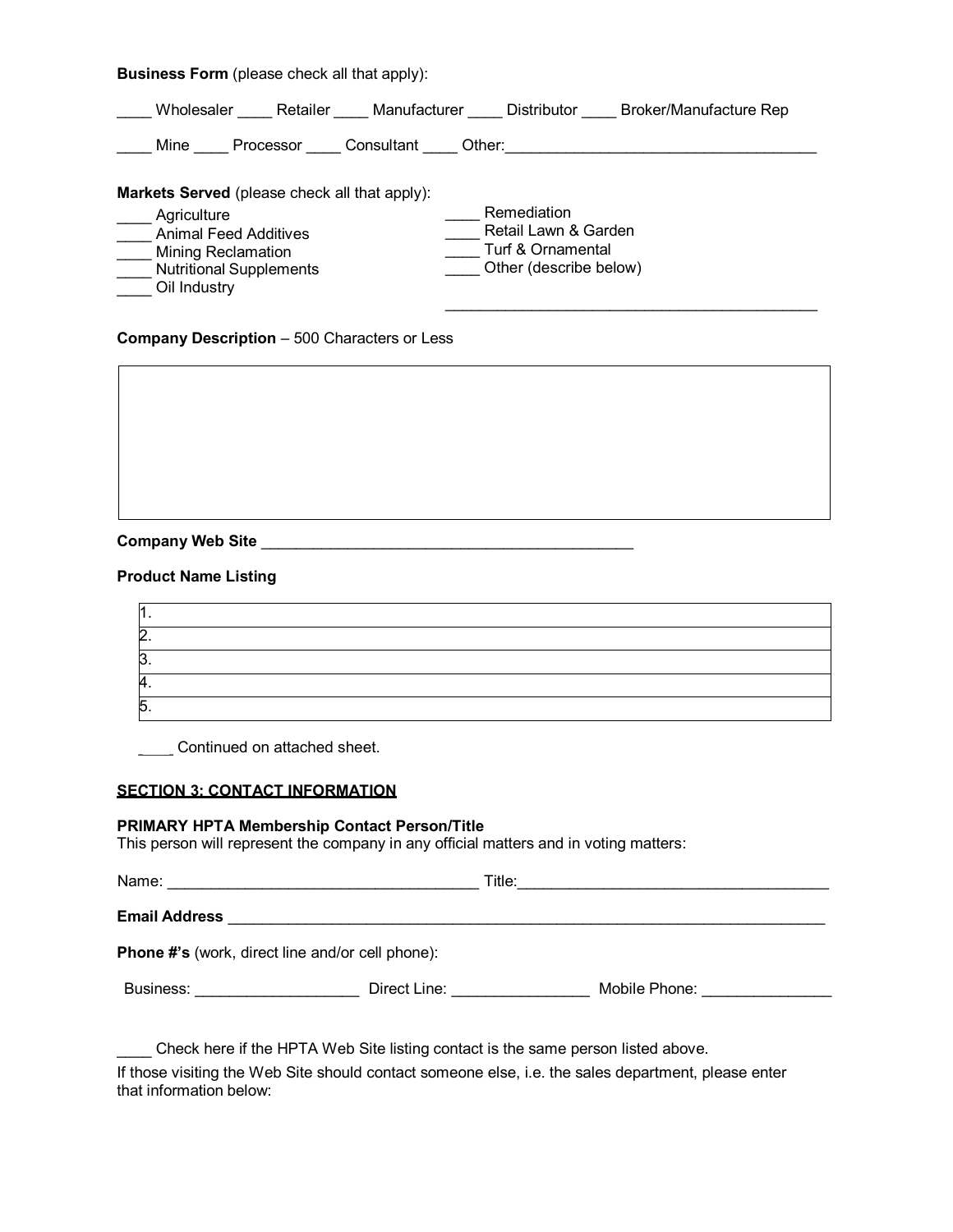**ADDITONAL HPTA Membership Contact(s)**:

| Email Address <b>Contract Contract Contract Contract Contract Contract Contract Contract Contract Contract Contract Contract Contract Contract Contract Contract Contract Contract Contract Contract Contract Contract Contract </b>                                                                                                                                                                                                                                  |                            |
|-----------------------------------------------------------------------------------------------------------------------------------------------------------------------------------------------------------------------------------------------------------------------------------------------------------------------------------------------------------------------------------------------------------------------------------------------------------------------|----------------------------|
| Phone #'s (work, direct line and/or cell phone):                                                                                                                                                                                                                                                                                                                                                                                                                      |                            |
| <b>Business:</b> Direct Line:                                                                                                                                                                                                                                                                                                                                                                                                                                         | Mobile Phone: Nobile Phone |
| <b>SECTION 4: MEMBERSHIP AGREEMENT</b><br>By signing and dating this membership application to the Humic Products Trade Association<br>(HPTA), I agree to abide by the governing documents, Code of Ethics, and policies of the HPTA.<br>Any company information, including but not limited to company contact information and logos, may<br>be used in a members' directory and other promotional media for the purpose of promoting the<br>trade of humic products. |                            |

Signature of Authorized Representative of Applying Member Company Date Date Date

Title of Authorized Representative of Applying Member Company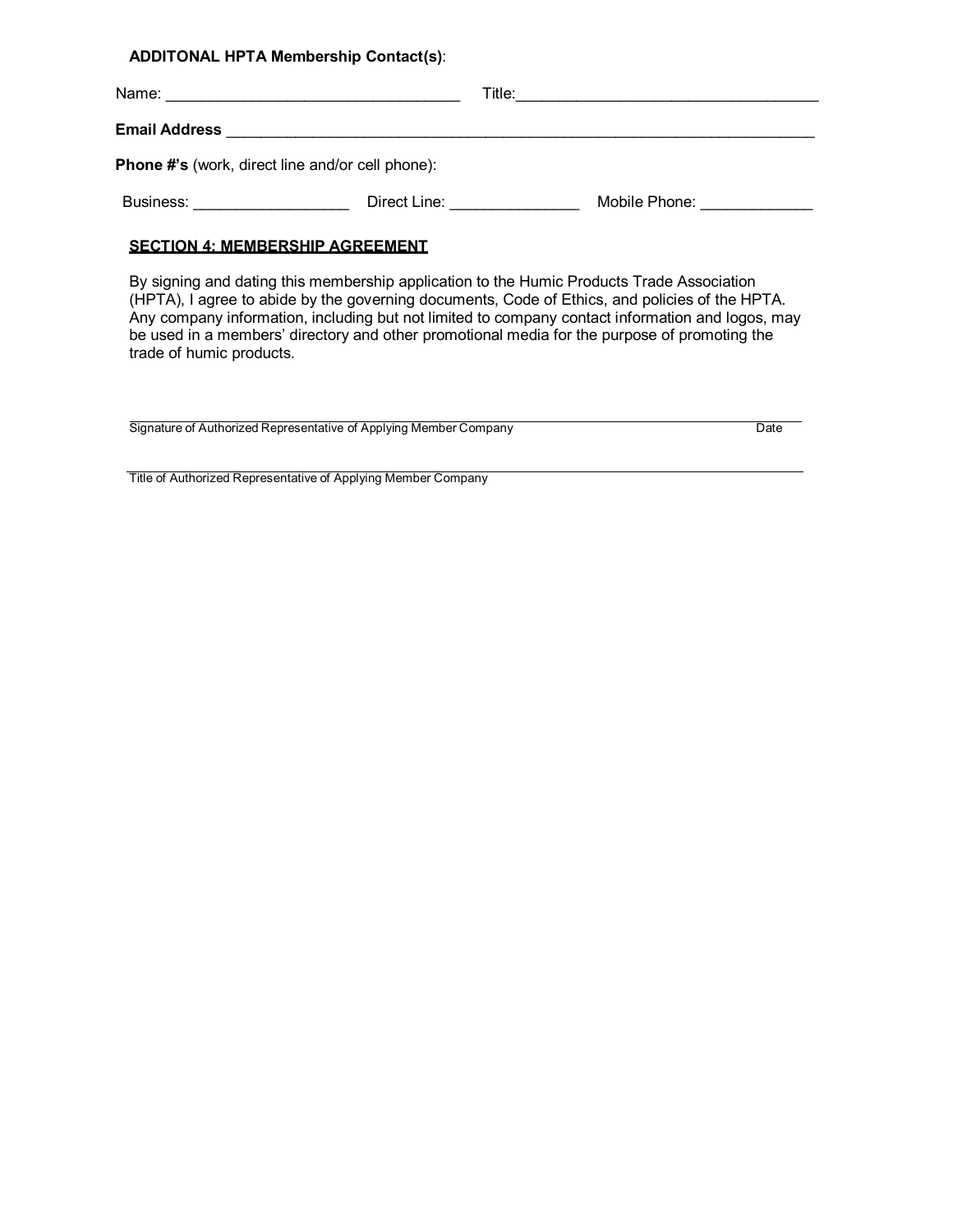

### **Code of Ethics and Business Conduct**

This Code of Ethics is incorporated into the Bylaws of the Humic Products Trade Association

### **Business Conduct**

### **Record Keeping**

All of the Association's books, records, accounts and financial statements must be maintained in reasonable detail, must appropriately reflect the Association's transactions, and must conform to applicable legal requirements.

### **Transparency**

All of the Association's business shall be conducted in an open manner. Records of the official business of the Association shall be available to members upon request. The Association has no right to the non-public information, trade secrets or proprietary information of its members.

### **Expectations of Members**

Members must conform to the Bylaws, Code of Ethics & Business Conduct, and any other policies and regulations of the Association.

Members must conform to all the regulatory requirements of their respective federal, state and local governments.

Members are encouraged to fund and work cooperatively on industry-wide issues.

### **Fair and Honest Business**

All business transactions should be conducted in a fair and truthful manner, including all dealings with vendors and customers.

Members will not engage in false or misleading advertising. Members may identify themselves as a Humic Products Trade Association member in advertising and marketing materials. However, Association involvement should not be used for personal or partisan gain. Members may not infer Humic Products Trade Association (HPTA) endorsement of any of their products.

### **Collusion**

Collusion among members is forbidden. Collusion is defined as improper secret agreements between two or more entities, to defraud or deprive others of their property or rightful share, or to otherwise indulge in a forbidden, illegal, or illegitimate activity. Collusion is any agreement with another manufacture or marketer of humic products to inhibit price competition by raising, depressing, fixing, or stabilizing prices, discounts or credit terms. It includes, but not limited to; agreeing to selling a good or commodity at the same price; using the same formulas for computing selling prices; making market allocations where competitors agree to not compete with each other in specific markets, by dividing up geographic areas, types of products, or types of customers.